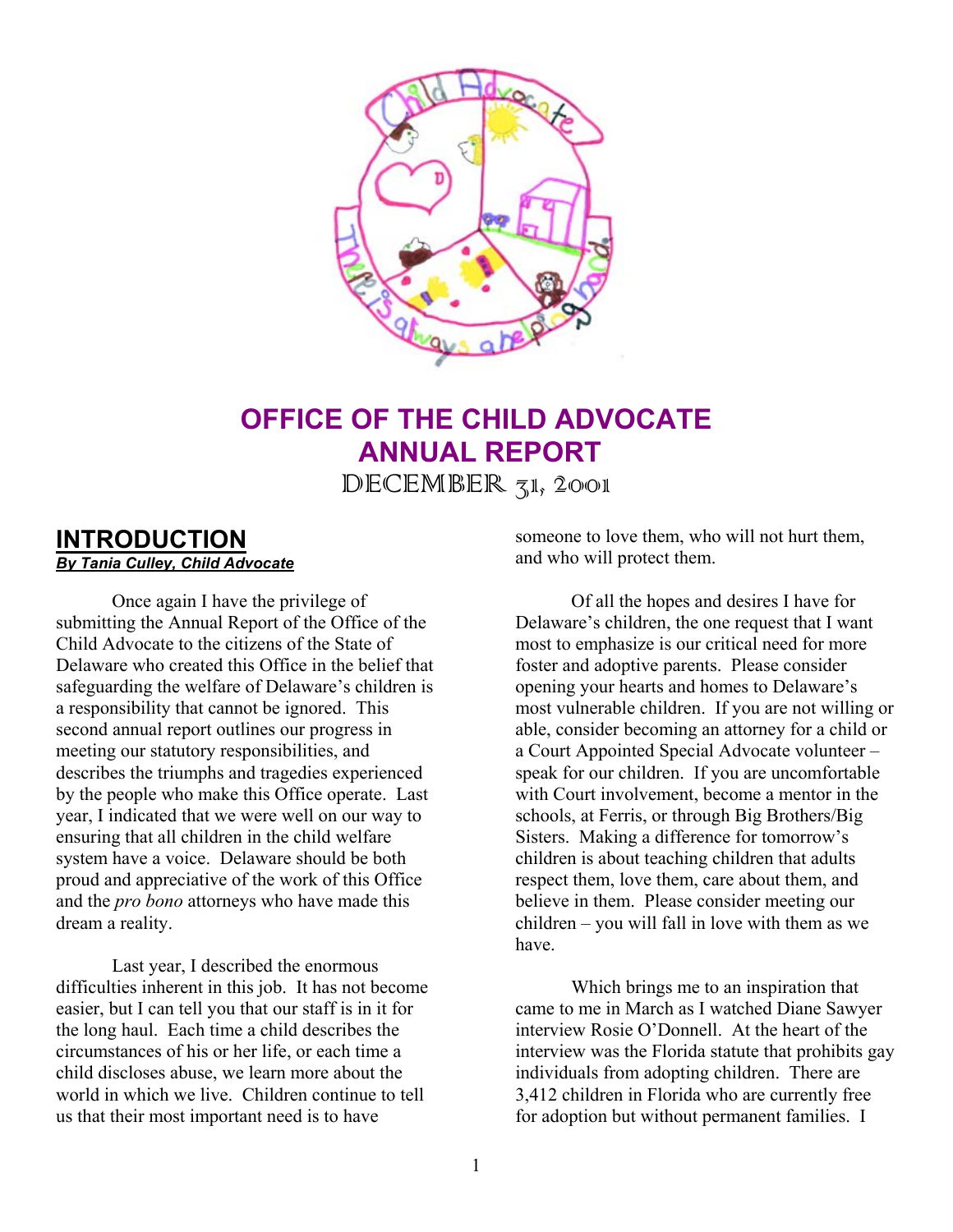immediately reflected back to Delaware, and felt so proud to live here. Delaware currently has only 42 children who though legally free for adoption, have not yet been placed with permanent families. Delaware has no law dictating who is an able parent based on sexual orientation. I know numerous families who have adopted our abused and/or neglected children. Some are traditional heterosexual couples, others are single males or females, others are gay individuals, and still others are gay couples where one individual in the couple adopts the children. Most recently, the Delaware Family Court allowed both partners in a gay relationship to adopt children. Regardless of the mechanical makeup of these families, Delaware's abused and/or neglected children are finding love, stability and permanency.

I believe that Delawareans have made it clear that what they want most is to have our children's hopes and dreams fulfilled by a family, regardless of the sexual orientation of the parents. As many of you know, I have a four-year-old daughter. I thoroughly involve her in my work because I think it is important that she understand and appreciate the great diversity of individuals in our society. One day, about a year ago, she asked me a question about a child with whom she attended daycare. She said "Mommy, why does Susie have two mommies?" I have to admit I had a moment of panic before responding to my most perceptive daughter, but here was my response. "Keira, families come in all shapes and sizes. A family means being with people who love you and take care of you. Some families have a mommy and a daddy, some families have two mommies or two daddies, some families have one mommy or daddy, and some families have grandparents, aunts, uncles and cousins who are their family. Whoever their family is, the most important thing is that they are loved and taken care of."

Yet even as progressive as Delaware is in the child welfare area, there are still 42 children in need of a family – yesterday. There are also approximately 100 children who are the subject of termination of parental rights petitions in Delaware. Many of them need homes too. Please consider helping. If you are hesitant to help, please consider meeting our children. They will warm your heart and probably convince you to help.

With all that said, I am humbled to have the opportunity to run Delaware's Office of the Child Advocate and to interact regularly with the people who believe in our children and our future. I hope to continue to expand the horizons for Delaware's children, increase their sense of hope, and make all of you proud of the work we do.

# **OUR MISSION FOR DELAWARE'S CHILDREN**

The mission of the Office of the Child Advocate is to safeguard the welfare of Delaware's children through educational advocacy, system reform, public awareness, training, and legal representation of children as set forth in 29 Del. C., Ch. 90A.

# **OUR GOALS FOR DELAWARE'S CHILDREN**

The Goals of the Office of the Child Advocate are to: (1) ensure that every child's voice is heard in every court proceeding which affects their life; (2) ensure that every component of the child protection system has the necessary education and training to put a child's safety and well-being above all else; and (3) ensure that Delaware's child welfare laws reflect the needs of our children and are a model for the nation.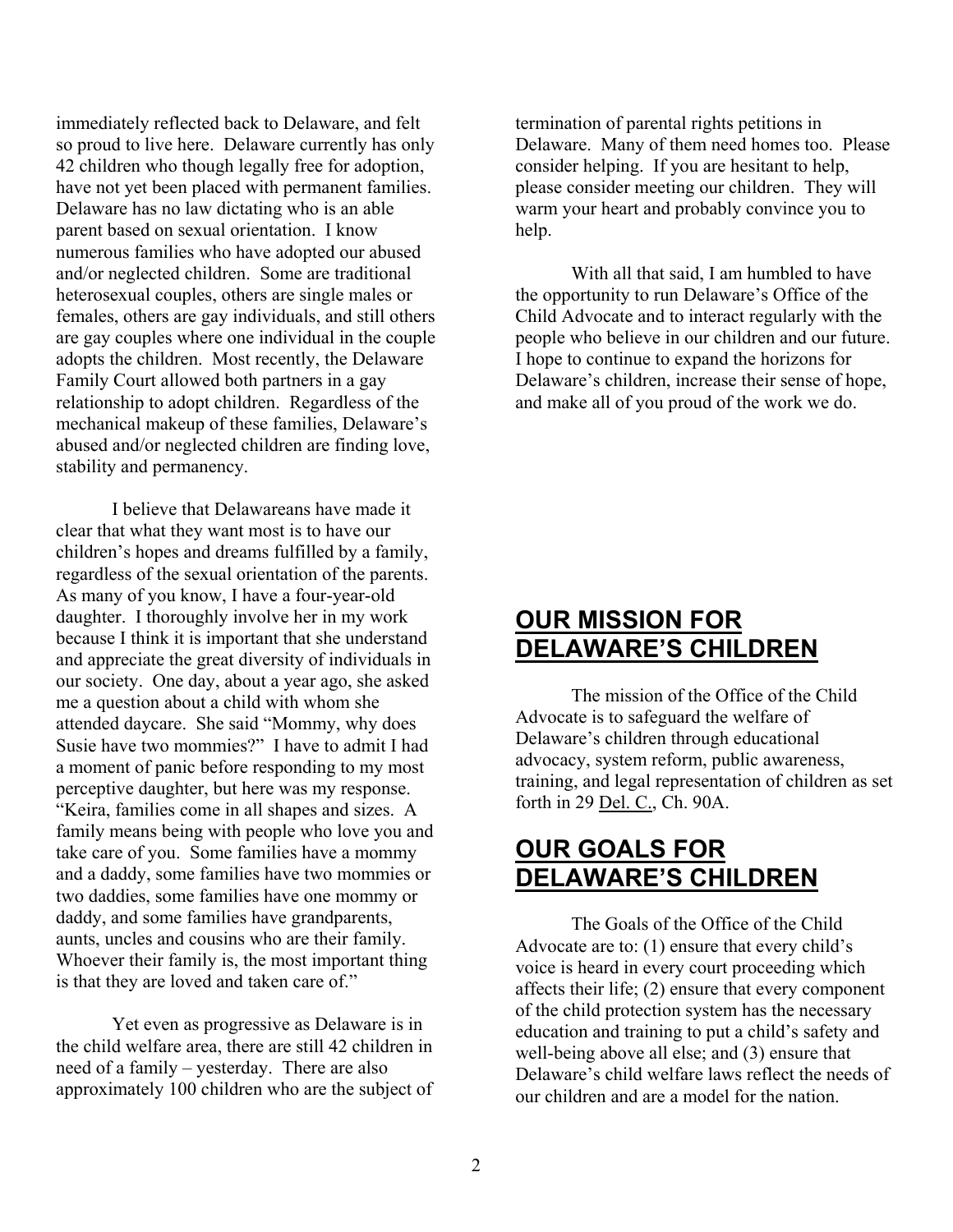# **WHO WE ARE AND WHY WE ARE MAKING A DIFFERENCE**

In our 2001 Annual Report, we provided the public with the background on each of our committed staff. This year, we would like to share a more personal side of our undying commitment to Delaware's children.

# *Tania M. Culley, Esq. -- Child Advocate*

Tania has served as Delaware's first Child Advocate for almost two years. In that time, she has had the opportunity to represent 6 children. Their circumstances range from custody battles to serious injuries resulting in placement in foster care. Each case brings its own uniqueness and valuable life lessons. She truly enjoys the people she meets and the wisdom they impart.

Tania has also spent much time recruiting and supporting *pro bono* attorneys. No joy is greater than listening to colleagues speak so highly of the children whom they represent. Recruiting, training and supporting *pro bono* attorneys is a full-time job – but well worth the results. Tania also spends much time in the General Assembly advocating for and against laws that impact children. Recently, Tania has been asked to speak before numerous groups regarding the OCA program and what the community can do to help. She has also provided training on recently enacted laws which impact children.

Tania also serves on several task forces and committees that are addressing children's issues. She spends most of her spare time enjoying life with her family, especially her daughter, Keira.

# *Mary Catherine ("M.C.") Landis, Esq. -- Deputy Child Advocate - New Castle County*

Mary Catherine Landis, or M.C. as she likes to be called, joined the Office of the Child Advocate in October of 2000. Her primary responsibility as Deputy Child Advocate is to give children in the child welfare system a voice in decisions that impact their lives. Admitted to the bar in 1994, M.C. has found her work with OCA to be the most fulfilling of her career. Over the last year, M.C.'s caseload has grown from about 10 children to 27 as of December 31, 2001. She has seen four of her kids adopted into wonderful homes with several more awaiting finalization of their adoption. She has seen families work through their differences, and rejoiced in seeing families reunified and children stabilized. She has watched her kids succeed in school as well as at home, and has been there when they have faltered. Her children have taught her so much, not the least of which is the "pinky promise".

Also this year, M.C. became Chair of the Independent Living Advisory Board within the Children's Department. *See article, Pg16*. M.C. feels a deep commitment to the youth in our system who will be exiting foster care at age 18. Traditionally, these children have received the least amount of focus. Due to advances in the law at the Federal level, however, Delaware has begun to make adolescents in foster care a priority. M.C. looks forward to the challenges over the next year in her role as Chair.

M.C. also began to participate in the Family Law Section of the Bar Association, agreeing to co-chair the Family Law Fundamentals CLE program scheduled in the spring of 2002.

M.C. is married and has a three-year-old son. Her son often accompanies her in the evenings to visit the children she represents. The commitment M.C. felt when she started this job a year ago has deepened with experience. Despite spending five years in private practice, she cannot imagine doing anything but representing children at OCA. She hopes that her work with children and her involvement in policy issues has had a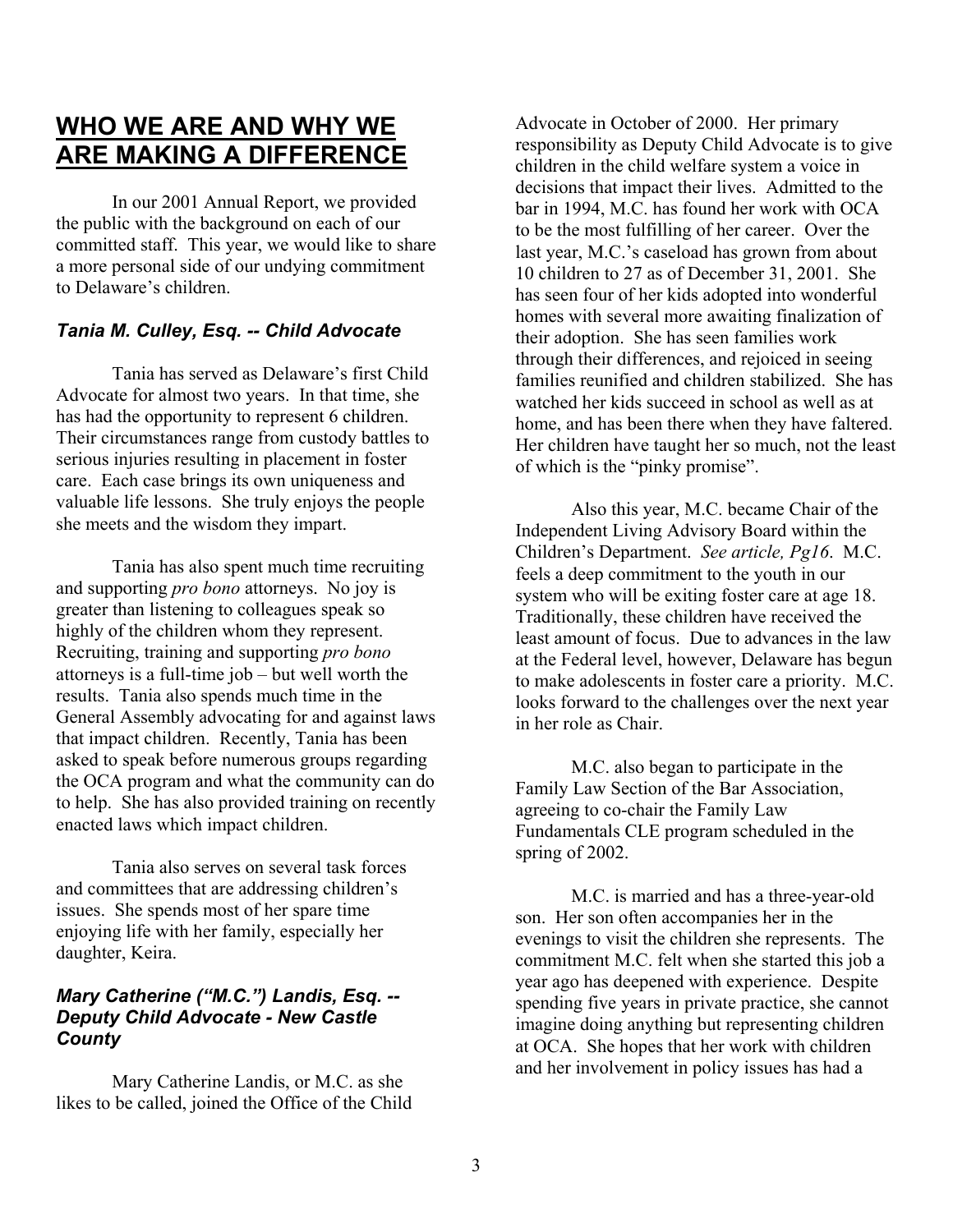positive impact on both the children she represents and on the child welfare system as a whole.

#### *Angela Fowler, Esq. -- Deputy Child Advocate - Kent & Sussex Counties*

Angela Fowler joined the Office of the Child Advocate on September 24, 2001, as the Deputy Child Advocate for Kent and Sussex Counties. Much like her counterpart M.C., Angela's primary duties are to ensure that the children in Kent and Sussex Counties are provided meaningful representation of their best interests, and a voice in those proceedings, which so dramatically affect their lives. Prior to coming to OCA, Angela worked as a Deputy Attorney General for the Department of Justice and as a law clerk for Judges Kenneth Millman and Peter Jones in Sussex County Family Court.

Angela is a native Delawarean who graduated with honors from Dover High School in 1992. She then went on to graduate *cum laude* in 1995 from the University of Delaware with a Bachelors Degree in Criminal Justice and a Minor in Sociology. In 1999, she graduated from Widener University School of Law and was admitted to the Delaware Bar.

In just three months as the downstate Deputy Child Advocate, Angela has already developed a great appreciation for the overwhelming needs of Delaware's children. Angela's initial caseload was 12 kids as of December 31, 2001, with new cases arising daily. With three full custody cases already decided, Angela is well on her way to making a difference for Delaware's children.

In addition to providing representation to children, Angela has become active with the Terry Carey Inns of Court, the Kent and Sussex Bar Associations and is now Vice President of the Kent County Teen Court Program.

Angela is also a devoted wife and the mother of a wonderful seven-year-old. While Angela admits that juggling family and career can be a challenge, she would have it no other way. In the first few months of working at OCA, her life has been a whirlwind. Working out of her home, traveling between counties and representing 10 children in numerous court hearings, Angela has "hit the ground running" and loves it.

#### *Anne Pedrick -- Program Administrator*

Anne joined the Office of the Child Advocate on May 16, 2000. Anne is the Program Administrator but often wears many "hats". She oversees OCA's intake and review process, having anywhere from 25-30 cases pending at any given time. Fran Pullella and Nancy Brown assist Anne in case preparation and social work for many of the cases. However, Anne often travels to Kent/Sussex wearing her "social work hat" to do case processing. She provides on-going *pro bono* support for volunteer attorneys and makes sure they have the information they need to effectively advocate for the children. This also includes accompanying M.C. and Tania on home visits and to court hearings. Anne still enjoys the direct client contact and being able to observe the advocacy in action.

Anne has had the wonderful opportunity to attend the following meetings on behalf of the office or in Tania's absence: Foster Care Reform Forum in Dover/Del. Tech., Three Year Rule Committee, Extended Forensic Protocol Committee for the Child Advocacy Center, and the Child Protection Registry Workshop. She serves on and/or represents the Office of the Child Advocate at the Abuse Intervention Committee, the Domestic Violence Task Force, the DFS Advisory Council, the Kinship Care Task Force, Grassroots Citizens For Children Board (as a nonvoting member), Children and Domestic Violence Workgroup, Children and Domestic Violence Witnessing subcommittee, Children and Domestic Violence Policy subcommittee, Victims' Rights Task Force, and the Child Death Review New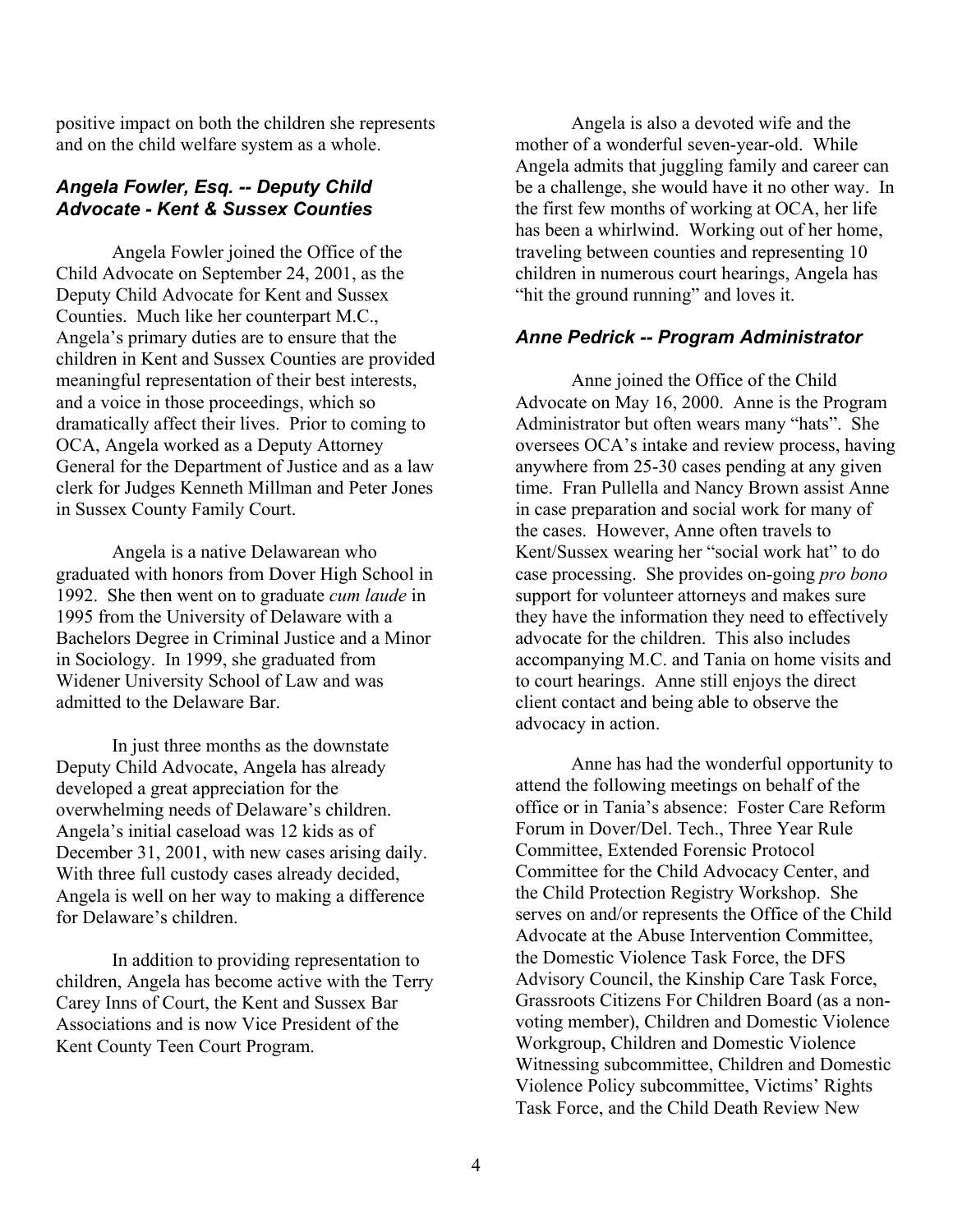Castle Panel. Anne has also participated with the Federal government as an external reviewer for the Federal Child Welfare Review of Delaware and South Dakota. (S*ee article, Pg 13*).

Anne supervises two casual/seasonal employees, Fran Pullella and Nancy Brown in their roles as Family Crisis Therapists. In addition, OCA has had the benefit of two undergraduate interns, Donna Lanier and Sarah Marshall which Anne provided supervision and guidance. Anne has grown and developed into her role as administrator and is excited about the difference that OCA is making within the child welfare community. At this time, she still maintains most of the oversight (statewide) of case management within the office but is invigorated by her expanding role and contribution as an administrator. Anne's position has empowered her to advocate for positive changes within the child welfare system. This past year has been very exciting and challenging and there is much work to be done for Delaware's children.

In her personal life, Anne is married and has a 21-month-old son and a 12-year-old stepson. Her family helps keep her balanced and reenergized.

### *Cora Bechard -- Office Manager/Administrative Assistant*

Cora joined the Office of the Child Advocate on May 15, 2000, as Administrative Assistant. Her supportive functions to the office staff have extended from routine office operations to the guardian *ad litem* training seminars for attorneys. She has also provided support and assisted with community events. The opportunity to be a part of this young state agency has called upon her organizational skills. With a preference for being behind the scenes, you may not see or hear Cora, but the support in the office is not unnoticed. Besides her indirect support to children and her marriage of 19 years, her other passion is writing Haiku.

# *Fran Pullella -- Family Crisis Therapist - New Castle County*

Fran joined the Office of the Child Advocate in April of 2001, as a casual/seasonal Family Crisis Therapist. Fran retired from the Division of Family Services in January of 2000, after 21 years of service. During those 21 years, Fran worked in all program areas, but mostly in investigation. In August of 1995, she developed plans for the first Permanency Unit in Delaware and soon thereafter became the first Permanency Supervisor at DFS. This program area now includes four units statewide. Fran's postgraduate work includes over 100 hours of structural family therapy.

Since joining OCA, Fran takes referrals from the community, reviews DFS and Family Court records, and provides assessments on a child's need for an attorney guardian *ad litem*. Fran gathers all necessary records from the Children's Department for OCA's more than 100 *pro bono* attorneys, and accompanies *pro bono* and OCA attorneys on home visits, child interviews and family interviews. Fran is also the OCA representative to the Interagency Committee on Adoption, allowing her to continue her lifelong goal of finding a permanent family for every child. Fran enjoys her work at OCA and OCA treasures her wisdom and guidance.

Fran was married for 41 years to Lee Pullella, who lost an eight-month battle with cancer in April of 2001. They have three adopted adult children and one granddaughter. Fran's favorite pastime is exploring new activities, especially theater and music, with her granddaughter.

### *Nancy Brown -- Family Crisis Therapist - Kent & Sussex Counties*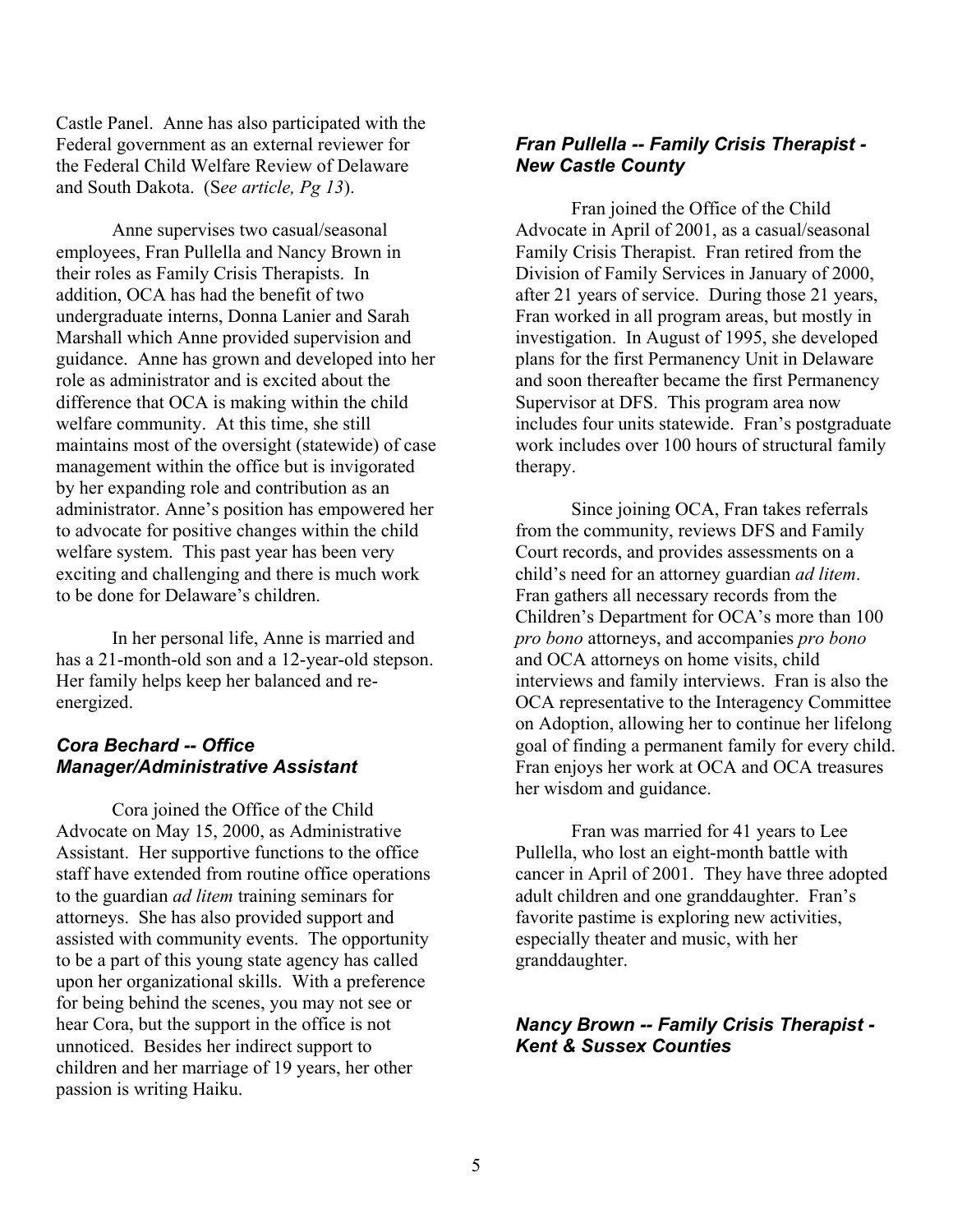Nancy Brown retired in September of 2001 after serving 19 years with the Dept. of Services for Children, Youth and Their Families. She started in Georgetown as a DFS treatment worker and then transferred to Kent County as an adoption/TPR worker. She held the position of department liaison to the Family Court in Sussex for nine years and then assumed a supervisory role with a treatment unit in Dover. She was a 1986- 87 Management Fellow and served her rotation at the Delaware Psychiatric Center working on their accreditation.

Nancy has enjoyed her brief stint with the Office of the Child Advocate. Nancy is active in church work at St. Peter's Episcopal Church in Lewes and enjoys spending time with her four grandchildren.

### *Kristen Rea -- Law Clerk/Intern - Widener University School of Law*

Kristen M. Rea joined OCA in June of 2001 through the externship program at Widener University School of Law. At the time she gained her position with OCA, Kristen had just completed her second year of law school at Widener. Prior to working for OCA, she held various positions with other types of law firms; but, since her volunteer days at Family Court, her heart has always remained in the area of child advocacy.

Kristen's responsibilities at OCA include participation in adoption proceedings, custody hearings, file reviews, fielding intake calls, interviews of children, home visits and interviews of all relevant parties. She has spent a large portion of her time researching various aspects of the child welfare system. Most notably, Kristen researched a provision of Megan's Law, the findings of which were incorporated into an amendment to House Bill 247. Consequently, she was appointed by OCA to the committee established by HB247 to create guidelines for sex offender notification in schools. She also assisted in research for the Amicus Curiae Brief filed by

OCA with the Delaware Supreme Court. Recently, at a Judicial Foster Care Review hearing at Family Court, Kristen appeared for limited practice under Delaware Supreme Court Rule 56.

Kristen decided to stay on with OCA during her last year at Widener. Upon graduation from law school and completion of the Delaware bar exam, Kristen will begin a clerkship with the Sussex County Family Court. Kristen is honored and excited to have yet another opportunity to contribute to the welfare of children.

Kristen has thoroughly enjoyed her time with OCA, and has learned a great deal here that will carry her throughout her career. Kristen has had numerous opportunities at OCA, ranging from court appearances to networking with community partners to sitting on the Senate floor during legislative debate on bills. But perhaps the best experience Kristen has had at OCA is attending client and parent interviews. What Kristen learned is that when determining what is in the best interest of a child, it is essential to meet with each person involved in that child's life and to really listen to what they have to say. Eventually, Kristen would like to return to OCA to join the ranks of the other Deputy Child Advocates.

# *Nicole Tomlin -- Clerical/Intern - Wilmington College*

Nicole started with OCA in October 2001. As a casual/seasonal employee she is everyone's "right hand woman" and is an integral part of the daily operations of the office. She feels that it is the smaller jobs -- copying Family Court records or helping with office organization -- which assists in getting the larger jobs in our goal of helping children. She receives satisfaction knowing that OCA appreciates all that she does. OCA has also encouraged Nicole to attend court hearings and trainings, to enable her to become further involved and inspired by OCA's work.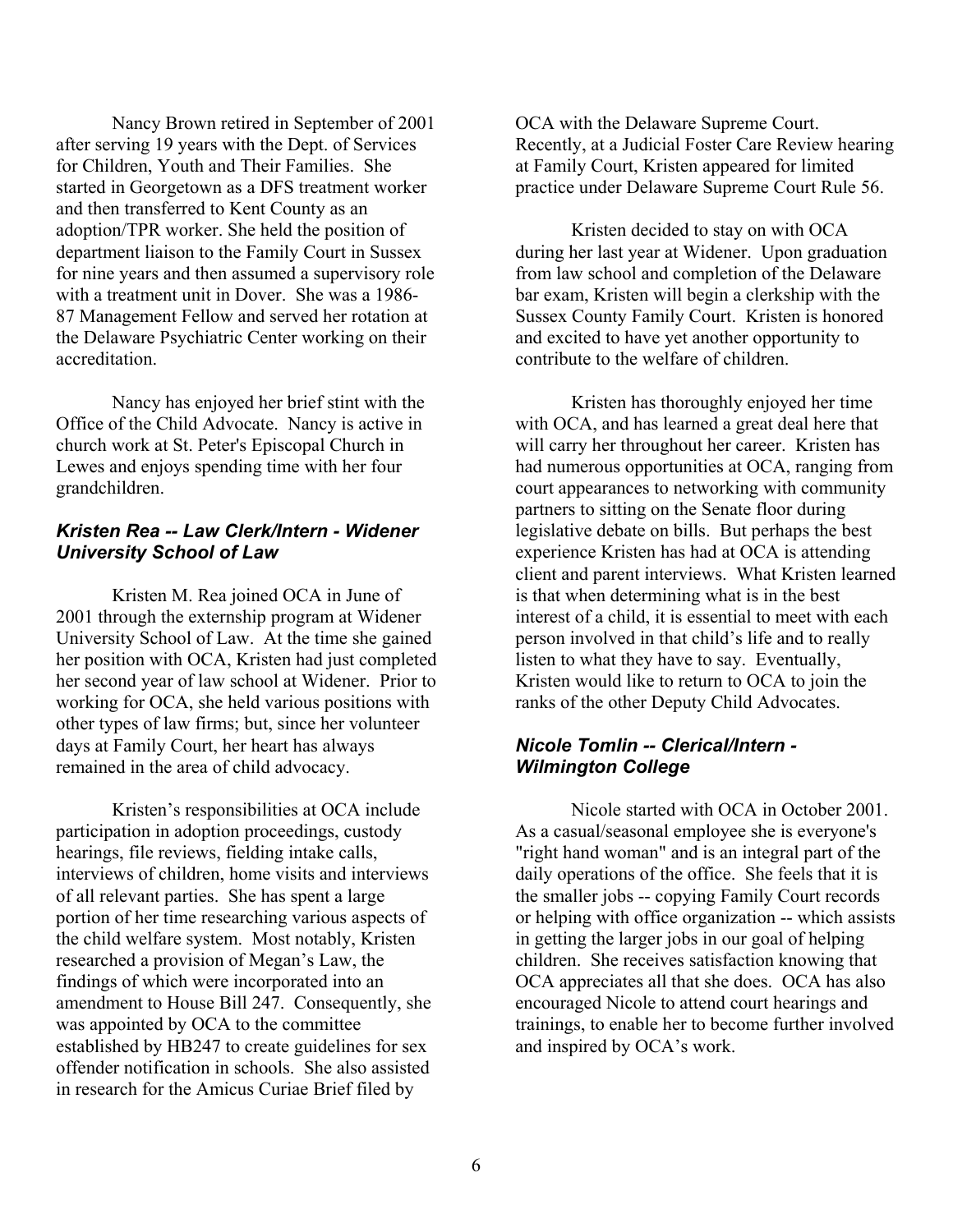Nicole is currently attending Wilmington College. She expects to graduate in December 2002 with a BS in Criminal Justice. Her academic background and job experience, specifically at OCA, have shaped her interests and prepared her for her future. Her career interests include possibly attending law school, working in a social service organization, or teaching. She hopes to be able to participate in the Teach for America program next year. This program will place Nicole in an inner city school district in the United States to facilitate education for underprivileged children.

In her spare time, Nicole enjoys working on her memory books and pursuing a part time business with *Creative Memories*, a home based scrapbook company. When not in the library, in class, or at work, you can find Nicole diligently training at the gym or making phone calls to raise money for AIDS. This June she is participating in an AIDS bike ride to assist in the research for the disease.

### *Donna Lumpkin -- Summer Law Clerk - Widener University School of Law*

Donna received her B.A. from the Johns Hopkins University in May of 1998. She then worked for a year as a Youth Care Specialist at a 24-hour shelter for at-risk teens. While in this position, Donna experienced troubled teens and their families. She also gained insight into how the partners in the child welfare system interface to do what is in the best interests of a child. This position cemented Donna's decision to pursue a career in the field of law, where she could play an integral role in resolving children and family issues.

While attending Widener, Donna has served as Vice-President of the Juvenile Justice Society, President of the Christian Legal Society, and a member of both the Moot Court Honor Society and the Moe Levine Trial Advocacy Society. Donna has also been an active member

of the Public Interest Law Alliance. This Alliance enabled Donna to work full-time at OCA last summer, where she participated in client interviews and document discovery, observation of court hearings, and legal research on a multitude of issues pending before Delaware's General Assembly. Donna also completed an externship with the Delaware Family Court following her summer with OCA. Upon graduation in May, Donna hopes to pursue a career in Public Interest Law.

# **WHERE WE ARE MAKING A DIFFERENCE FOR DELAWARE'S CHILDREN**

# *I. Legal Representation for Our Children*

OCA considers the legal representation of Delaware's abused and neglected children to be its highest priority. Our success in 2001 proves this to be true. OCA held two training classes in 2001, in June and December. Through recruitment and training efforts, OCA's roster of attorneys has increased from 28 at the end of 2000, to **101** attorneys as of December 31, 2001. These attorneys have represented a total of **127** children. OCA has represented 47 children statewide, increasing OCA's numbers from 26 children receiving legal representation in 2000 to **174** children in 2001.

In OCA's tireless efforts to recruit more attorneys, OCA sent out two mass mailings to the Delaware bar seeking volunteers, and advertised training and recruitment efforts in *In RE:,* the Delaware State Bar Association's publication to Delaware lawyers. Prior to the December training, Tania and M.C. wrote personal notes on over 200 of the letters asking their friends and colleagues to volunteer. This effort was quite successful as OCA trained 46 attorneys in December, and another 30 await training on April 5, 2002. In addition to direct mail, Tania serves as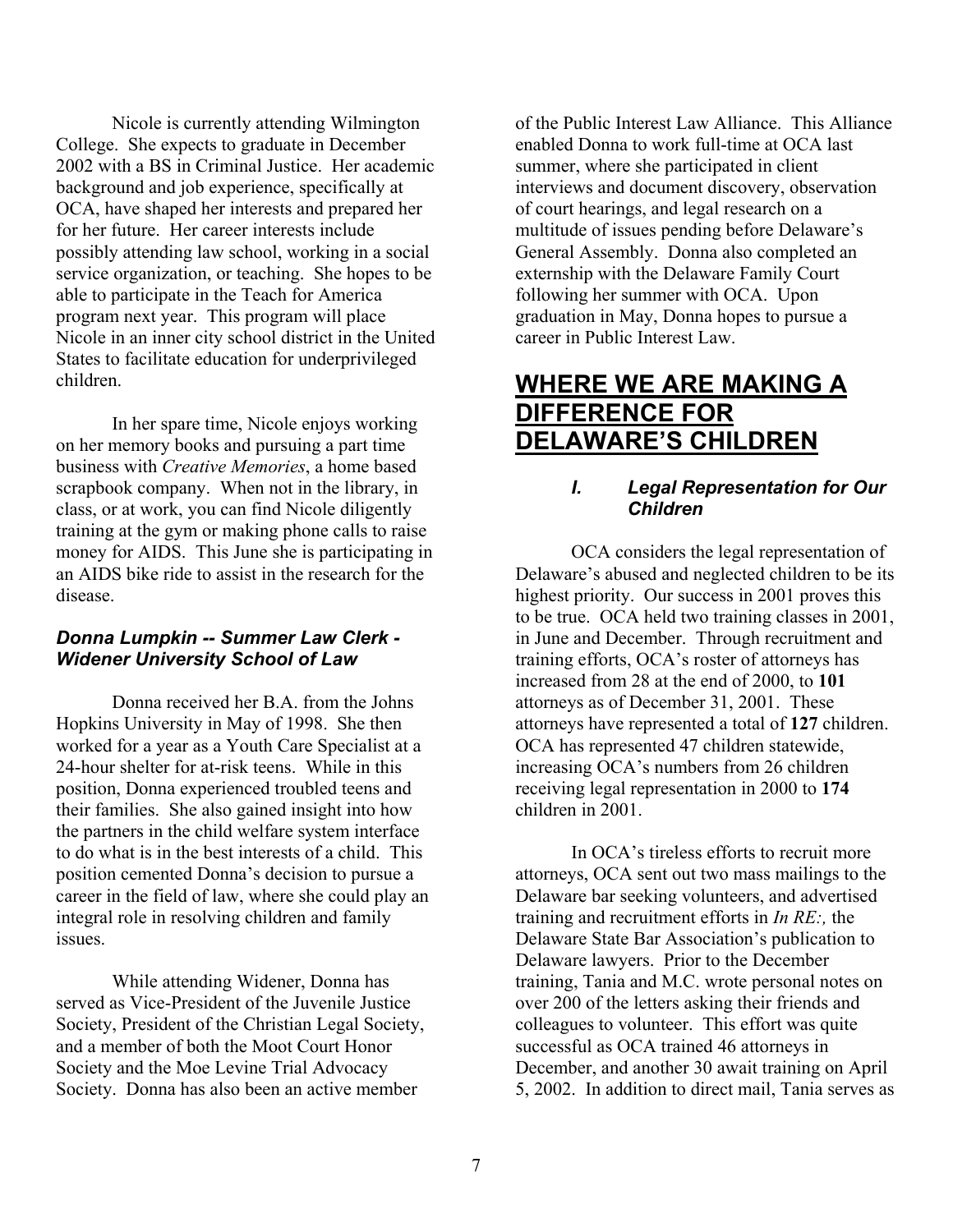a member of the DSBA LIP Committee, and has worked diligently with that group to increase *pro bono* participation within the legal community. Tania and M.C. attended a DSBA New Lawyer Happy Hour in an effort to recruit new members of the bar. In addition, OCA regularly asks personal friends within the legal community to help.

As more and more attorneys are signing up, the word is spreading throughout the legal community about this worthwhile endeavor. At the Family Law Section Annual Dinner last year, Tania and M.C. circulated the room to hear practitioners share sentiments about how incredible the children they represent are, and how rewarding the representation is.

But our attorneys do not just come from the Family Law section – they come from every sector of the bar. One partner from the largely corporate law firm of Reed Smith, Thomas Preston, Esquire, recently called OCA to let us know he was done with his case and needed a new one. Tom found the work to be "incredibly rewarding". Larry Rufo, Esquire, and Kathryn Laffey, Esquire, have risen to the difficult challenge of advocating for the removal of life support for their severely abused clients, while attorneys such as Michael Teichman, Esquire, and Kent Jordan, Esquire, accepted "routine" appointments only to have cases "explode" before them. Attorneys such as Warren Burt, Esquire, have emerged from "semi-retirement" to help the cause, and attorneys such as Ann Marie Johnson, Esquire and Eileen Anderson, Esquire have spent time away from their own young children (with whom they have chosen to stay home) to give something back to the community.

As always, the Family Law section of the bar who never fail to give endlessly to *pro bono* efforts, routinely assist us in crisis or when our resources are low. Attorneys like Timothy Hitchings, Esquire, Jennifer Barber, Esquire and Tom Shellenberger, Esquire, have agreed to pick

up cases on short notice. Others like Suzanne Seubert, Esquire, have used their child welfare and Family Court knowledge to "think outside the box" on behalf of a child. Suzanne traveled four hours one-way to visit her client, who was placed out of state. David Gagne, Esquire and Vivian Medinilla, Esquire, have also made the treks across states to visit their clients and to observe the environment in which the children reside. While Suzanne Seubert notes that it is "not all fun", she also remarked, "that if anyone ever wants to make a difference in someone's life, they should represent a child through OCA." Shawn Dougherty, Esquire and Alan Cooper, Esquire have echoed that sentiment indicating there is no *pro bono* work one could do that makes one feel more worthwhile than representing a child. While we have not mentioned each and every *pro bono* attorney, OCA is deeply appreciative of every attorney's hard work on behalf of these kids.

What is also remarkable is the amount of money the generosity of the Bar has saved the taxpayers of Delaware, while also providing such a crucial service to Delaware's voiceless population. As of September 30, 2001, Delaware attorneys had donated over **\$120,000.00** in free legal services to Delaware's children. OCA is truly grateful for the time, energy and commitment the *pro bono* attorneys have given, and hope that these precious children have enriched their lives as well.

Back within the confines of OCA, **1,026 hours** were spent in 2001 providing *pro bono* support to this pool of attorneys. This support includes help with case direction, trial preparation, legal and social work questions, record gathering, subpoenas and attendance at trial. Tania also represented 6 children in 2001, and M.C. represented 29. Our newest recruit, Angela, hit the ground running in October, and as of December 31, 2001, represented 12 children. Tania, M.C. and Angela spent **2,223 hours** on their 47 cases with Fran, Nancy, Anne and Kristen contributing an additional **589 hours**. From these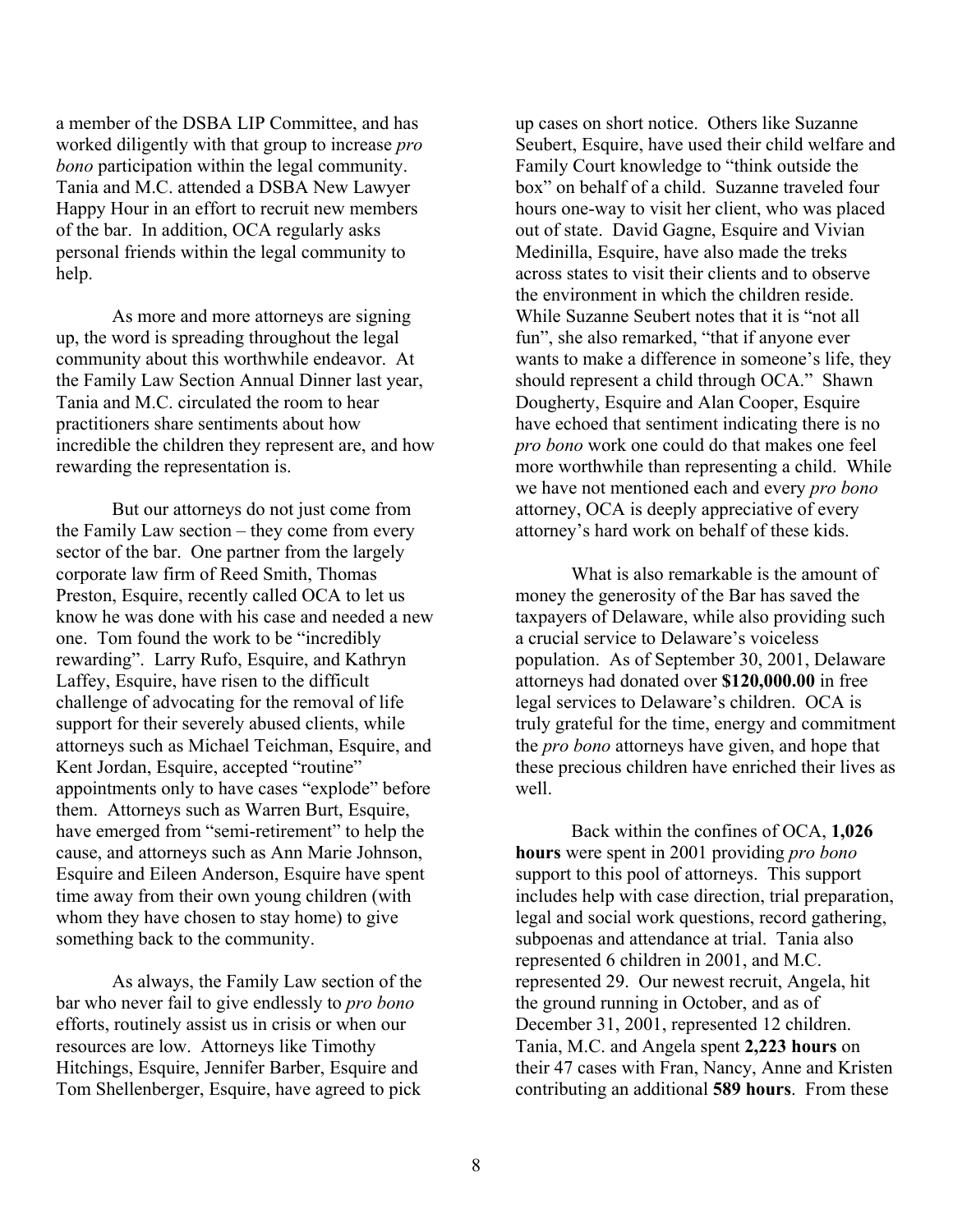numbers it is quite obvious OCA's number one priority is advocating for children in Court proceedings.

## *II. Legislative Advocacy on behalf of Delaware's Children*

OCA worked tirelessly on legislation in the year 2001, spending **495 hours** on legislative activities. In conjunction with the Family Court and the Governor's Office, OCA drafted legislation to statutorily define guardianship in Family Court. The legislation also created a new permanency option for children termed permanent guardianship. HB269, sponsored by Rep. Maier and Sen. Blevins, is now codified in law at 13 Del. C., Ch. 23, provides a framework for filing, granting and modifying guardianships in Family Court. It also creates a new legal status of permanent guardian, assuring permanency for older foster children and/or children living with relatives for whom adoption is not possible or appropriate. Governor Minner signed the bill into law on July 11, 2001.

OCA also participated in re-vitalizing a bill from the prior legislative session making procedural changes to Delaware's termination of parental rights and adoption laws. HB154, sponsored by Rep. Buckworth and Sen. Blevins, updated and strengthened Delaware law for TPR and adoption by giving additional protections to birth parents, adoptive parents and children, including shortening of time frames for voluntary TPR. This bill passed both chambers.

OCA assisted in drafting HB287, which expanded the mission and composition of the Child Protection Accountability Commission (CPAC.) The expanded Commission includes professionals from child mental health, education, adoption and the Child Placement Review Board. CPAC's mandate has also expanded by now requiring it to examine policies on child wellbeing and permanency as well as safety. This bill

was sponsored by Rep. Maier and Sen. Blevins, and passed both chambers.

OCA participated in the drafting of HB120, Safe Arms for Babies, which passed both chambers and was signed into law on July 18, 2001. OCA also helped to amend HB247, which originally required the posting of pictures of sex offenders in our schools. The amended bill, which ultimately passed both houses, eliminated the posting but required schools to receive training regarding this issue and to mail notices to parents of children in their district. OCA participated in the development of guidelines for schools and school personnel. As schools began to follow this law and the accompanying guidelines, prohibitive costs and questions as to whether the schools were the proper vehicle to disseminate this information have led to further discussion. This matter will likely be revisited in full in 2002. OCA thanks our law clerk, Kristen Rea, for her hard work on both the amendments to HB247 and drafting of the guidelines for schools and school personnel.

OCA has been a strong advocate against HB198, the re-definition of child abuse. HB198 proposes many changes to Delaware's definition of child abuse. Of greatest concern is the proposal that parents should be able to commit Assault  $3<sup>rd</sup>$ against their children. Current law allows parents to spank their children; however, it does not allow them to cause physical injury (i.e., bruising). OCA worked tirelessly last year to inform the community about this bill and its implications, as well as to communicate OCA's serious reservations about the bill to members of the House. OCA, its community partners and members of the General Assembly succeeded in having the bill tabled in committee in 2001. OCA will continue to voice its strong opposition to this bill in 2002.

OCA was also part of numerous dialogues regarding the Child Abuse Registry. As a result of concerns from the community, as well as the state agencies involved in child welfare, HCR 15 was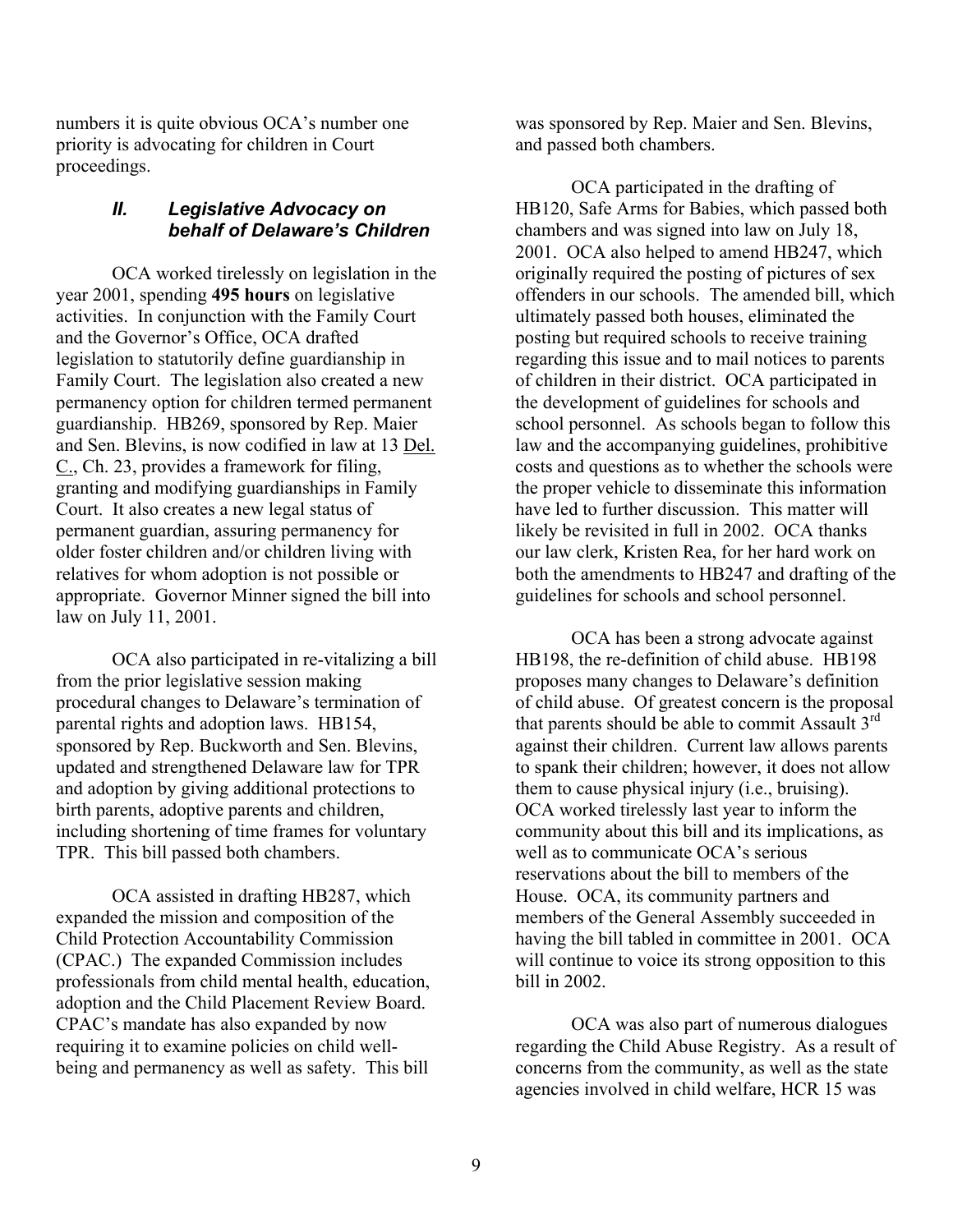passed, establishing a Child Abuse Substantiation Workgroup. Since September of 2000, OCA has fully participated in that workgroup, in addition to performing legal research on the status of registries nationwide. The Workgroup has conducted two public hearings, and has drafted some recommendations for improvements to the Child Abuse Registry. OCA's participation in this workgroup will continue well into 2002.

# *III. Training and Education*

Pursuant to 29 Del. C. § 9005A(9), OCA is mandated to provide and participate in training of the child welfare community. In furtherance of our mandate, we have spent **465** hours participating in and/or conducting the following training and/or educational forums.

**Child Protection Accountability Commission Training Subcommittee**: The grant that was requested from the *Pro Hac Vice* fund for a two day training entitled "The Impact of Child Abuse/Neglect on Delaware's Legal System" was denied. The subcommittee has taken a back seat until funds can be generated from other funding sources. (*See also Grants and Bequests Pg13.)*

**Abuse Intervention Committee**: This committee, on which OCA serves, has submitted a proposal for a Child Welfare Training Consortium. The proposal was accepted by the Criminal Justice Act, and has been approved by Division of Family Services. The Project Coordinator of the Consortium will be employed through Prevent Child Abuse Delaware and will develop a system-wide training committee. OCA has already volunteered to be a member of this committee. One of the primary objectives of this Consortium will be to have an annual conference on Child Welfare. The Consortium will also establish/coordinate on-going training in all three counties on a monthly basis. It is expected that the Coordinator will be hired within the next two months.

## **Training the Community and Partners on OCA:**

- $\geq 1/31/01$  OCA meeting with Kent County Family Court Judges.
- $\geq$  2/22/01 OCA meeting with Seaford Division of Family Services unit.
- $\geq$  4/5/01 OCA meeting with Polytech High School Guidance Counselors
- $\geq 4/25/01$  OCA spoke at the Development Disabilities Council at Delaware Technical Institute at Stanton.
- $\geq$  5/7/01 OCA meeting with Sussex County judges to educate them regarding our office.
- $\geq$  5/16/01 OCA spoke at the Family Law Commission educating them about OCA's roles/responsibilities.
- $\geq 12/4/01$  OCA spoke at Wilmington College for education about our statutes and recruitment of interns.
- $\triangleright$  OCA participated in Court Improvement lunches to provide feedback regarding the Court Improvement Project
- ¾ OCA participated in Melson/Arsht Inns of Court events.

### **Ongoing training of** *Pro Bono* **Attorneys to represent children:** *See Legal Representation of Children Section*

**13th National Conference on Child Abuse and Neglect:** The Office of the Child Advocate attended this conference from April 23- April 28, 2001. Our goal was to learn more about the legal representation of children in the court room, national trends in child protection and foster care reform, court improvement initiatives around the country and what funds might be available to assist OCA in its statutory mandates. It was exciting to see the progress Delaware has made regarding child welfare and an opportunity for us to bring back new ideas and thoughts for improving the current system. Upon return, OCA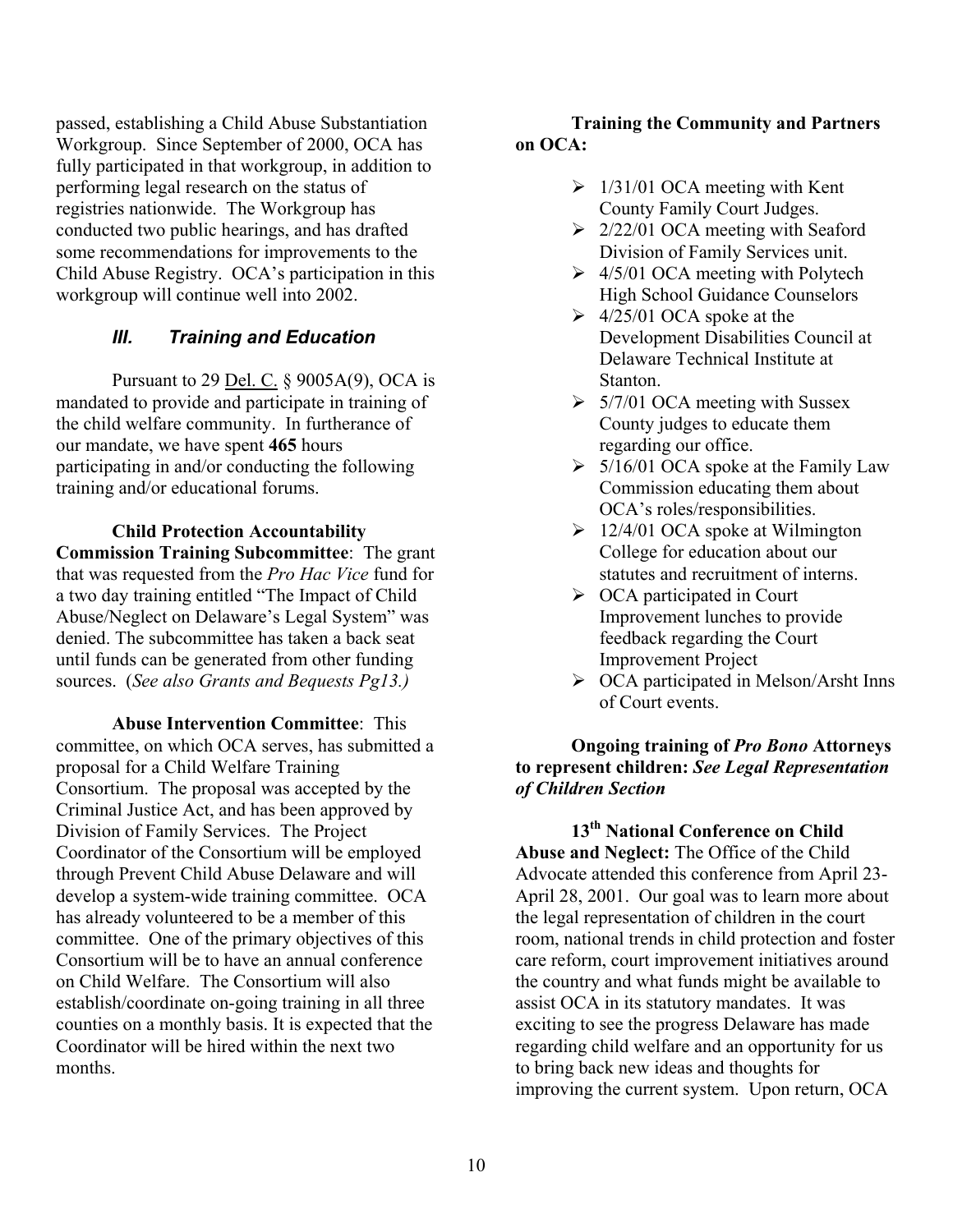prepared a conference summary of all helpful workshops attended and circulated that summary to all of our *pro bono* attorneys, members of the Family Court Judiciary, the General Assembly and CPAC. If you would like a copy of the summary, please contact OCA.

**18th Annual National Forensic Social Worker Conference:** Anne Pedrick was able to attend this conference from April 29, 2001, until May 2, 2001. The focus of the conference was "Social Work and the Law" and was presented to participants with a "hands on" approach. Connecticut Superior Court Judge Charles D. Gill gave the keynote address. He presented on "Children's Rights in the New Millennium". Judge Gill is willing to come to Delaware and speak at the conference proposed through CPAC. It is our hope that he will be able to come educate our child welfare community sometime in the near future.

**24th National Children's Law Conference sponsored by the National Association of Counsel for Children:** The attorneys from the Office of the Child Advocate were able to attend this conference from September 29, 2001 until October 2, 2001. The title of the Conference was "Advocacy for Children and Families: Moving from Sympathy to Empathy". This provided a powerful topic, which caused us to consider our frame of reference and belief system when thinking about children in our legal system. Again, OCA provided a comprehensive summary of all relevant workshops attended at the conference and circulated it throughout the child welfare community. If you would like a copy of the summary, please contact OCA.

#### **Various Trainings OCA staff has participated in throughout the year:**

- $\blacktriangleright$  January 31, 2001 Workshop on Kinship Care at Buena Vista sponsored by the Division of Services for Aging and Adults with Physical Disabilities' Joining Generations program
- $\blacktriangleright$  January 31, 2001 Microsoft Excel training from Judicial Information **Center**
- $\triangleright$  March 22, 2001 National Conference on Animal Cruelty and Interpersonal Violence
- $\triangleright$  April 4-5, 2001 APRI Training on Investigation and Prosecution of Child Abuse Cases
- ¾ April 9, 2001 Delaware's Court Improvement Project -Training sponsored by Family Court
- $\triangleright$  May 10, 2001 Website design training from Judicial Information **Center**
- $\triangleright$  November 2, 2001 Children and Fire Arms, Victims at Risk sponsored by U.S. Attorney's Office.
- $\triangleright$  November 2, 2001 Delaware Bar Association's Family Law Update Seminar
- $\triangleright$  November 7, 2001 Attachment/Bonding Training at Clayton Hall
- $\triangleright$  November 14-15, 2001 Law Enforcement Domestic Violence/Sexual Assault Training
- IV. *Community Involvement, Outreach and Publicity*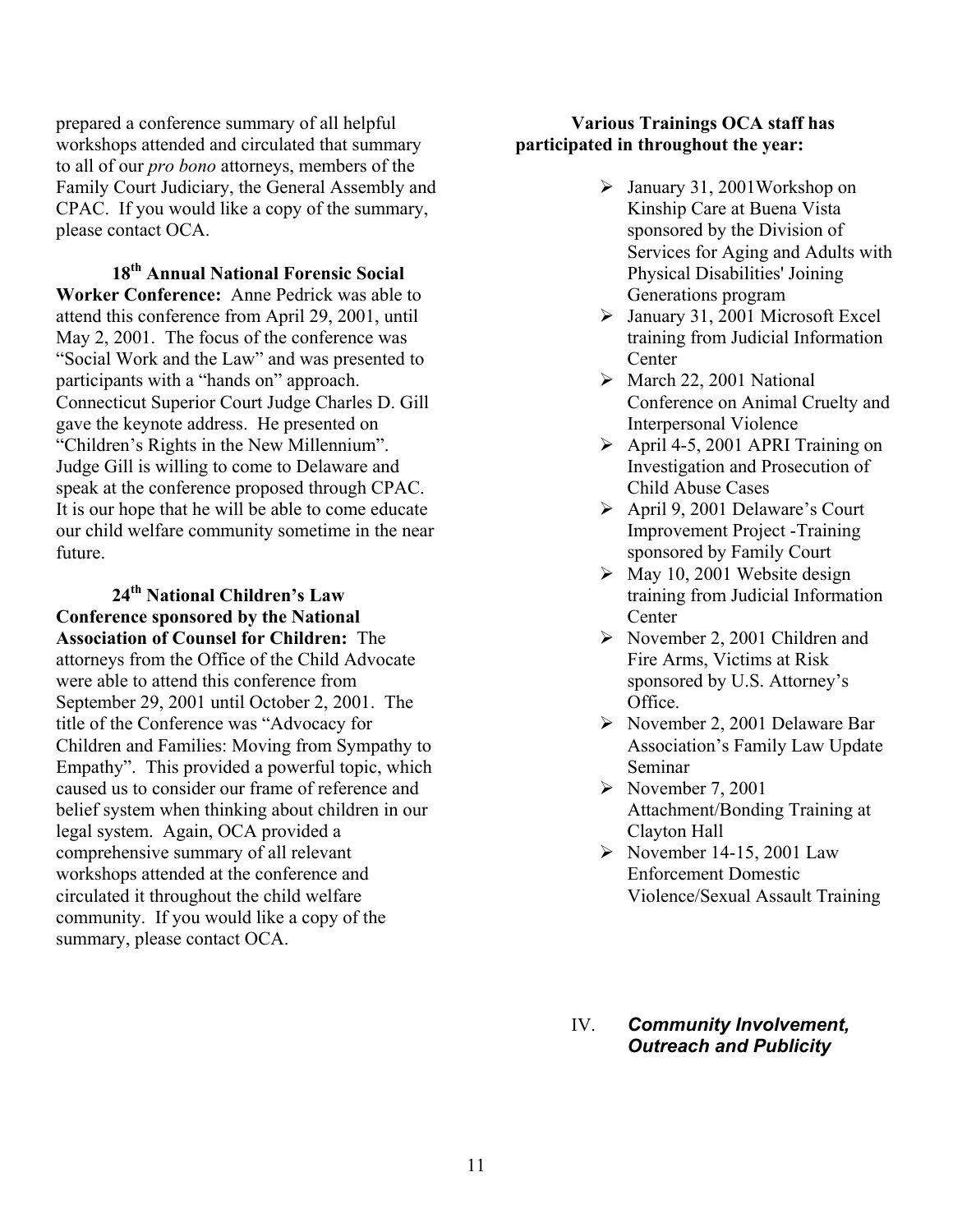In 2001 OCA Staff spent **299 hours** increasing public awareness of OCA in the following forums.

**Blue Rocks Game:** The Criminal Justice Council in conjunction with the Office of the Child Advocate sponsored the "Keep Kids Safe-Prevent Child Abuse" night on April 18, 2001, at Frawley Stadium. Other participants in this wonderful event included: the Department of Children, Youth, and Their Families, Children and Families First, Prevent Child Abuse of Delaware, Grassroots Citizens for Children, Children's Trust Fund, Child Inc., Office of the Attorney General, and WJBR. It was an exciting, fun filled night for many children and their foster and biological parents. Free face painting was available to the children along with Blue Rocks baseballs with the message "Keep Kids Safe". Many of the agencies listed above provided informational tables. Tania gave a few opening remarks and then Trine Bech (Acting Director for DFS) said a few words and asked that all of the children stand up to celebrate them. All had a wonderful time.

#### **Child Abuse Prevention Calendar:** OCA

developed the April Prevent Child Abuse Calendar with input from the following agencies: The Department of Children, Youth, and Their Families, Children and Families First, Prevent Child Abuse of Delaware, Grassroots Citizens for Children, Children's Trust Fund, and Child Inc. This calendar was distributed to foster parents, DFS workers, child welfare agencies, and any organization that could benefit from the activities conducted during the month.

**YWCA Week Without Violence Day:** OCA was proud to be a participant at this one-day event on October 19, 2001. Governor Ruth Ann Minner spoke of resiliency and asked those in attendance to read a pledge of non-violence. Attorney General M. Jane Brady sent a letter stating that prevention of violence is just as important to her as the prosecution of violent cases. She commended the day's efforts to promote nonviolence and peace. The Cab Calloway School of the Arts sang many patriotic songs that were quite moving. It is estimated that over 29,000 individuals came to the mall on this event day.

# **10th Annual Adoption Fair and Culture Day:**

For the second year in a row, OCA has participated and set up an exhibit table at this wonderful event. Mary Catherine Landis, Deputy Child Advocate and Fran Pullella represented OCA on November 3, 2001, at the New Castle County Adoption Fair. It was exciting for M.C. and Fran since they know many of the adoptive parents, foster parents, DFS workers, and children who attended this event. On November 10, 2001, Angela and Nancy were able to introduce themselves to the Kent/Sussex community at the Milford Adoption Fair. Most importantly, the days were filled with fun for the children including balloons, face painting and dressing up.

### **In Support of the Community:**

- $\triangleright$  March 31, 2001 -- Foster Parents Appreciation Day to recognize all of the foster parents!
- $\triangleright$  November 13, 2001 -- The Department for Children, Youth, and Their Families "The Big Picture: The State of the State's Children". Tania Culley was a guest panelist at this multidisciplinary event.
- $\triangleright$  December 17, 2001 -- OCA was invited to participate in the National Association of Attorneys General Violence Against Women Project. This project plans to present Delaware's model of response to Domestic Violence at a multidisciplinary meeting in February of 2002.

**The Child's Voice:** In 2002, OCA released three newsletters to the community. The newsletters are mailed to over 1,500 persons, and cover such topics as Update on the Child Protection Accountability Commission, Foster Parent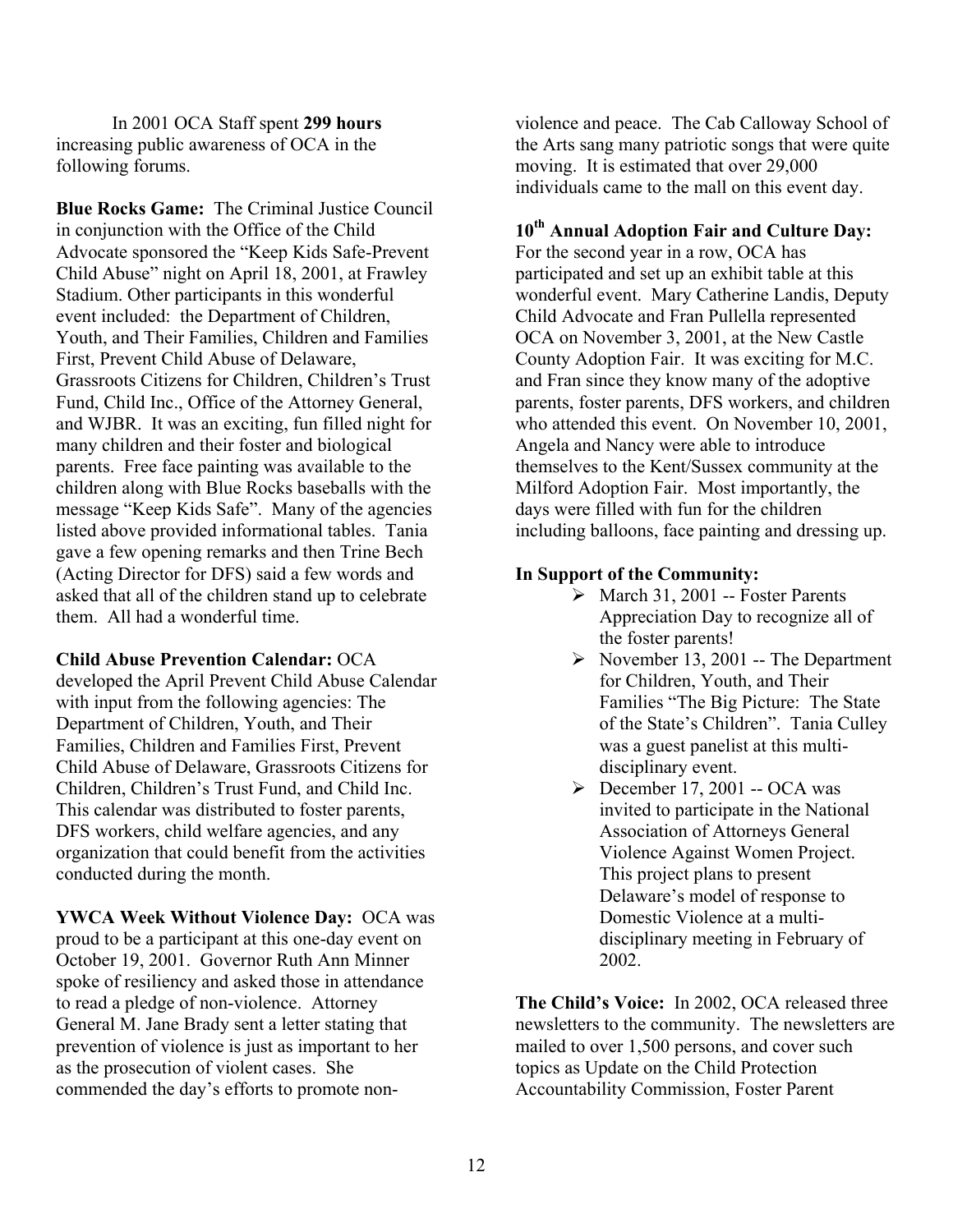Spotlight, *Pro Bono* Spotlight, Social Worker Spotlight, Case Law Update, Legislation, Children who Need Families, and information on national and local training. The feedback on the newsletters has been extremely positive, and it is OCA's intention to provide newsletters three to four times per year. OCA also hopes to have a website by the end of 2002.

**Publicity and Media:** Throughout 2002, OCA was repeatedly called upon to comment on newsworthy issues involving children. OCA has had regular contact with The News Journal, Delaware State News and WILM radio. Tania has also appeared on WHYY TV on several occasions.

# *V. Grants and Bequests*

OCA is mandated pursuant to 29 Del. C. §9005A(6) to apply for grants to accomplish its mission. In 2001, OCA spent **35 hours** researching, preparing and submitting grant applications. OCA applied for two grants both of which were denied. However, OCA does anticipate receiving a small grant in 2002 from the Children's Justice Act Grant managed by the Abuse Intervention Committee. This grant will partially fund a family crisis therapist position to service child victims of crime who are also embroiled in civil child welfare proceedings. OCA will continue to apply for applicable grants as they become available.

# *VI. DFS Policy and Procedure/ Multi-disciplinary Collaboration*

OCA is mandated, pursuant to 29 Del.C. §9005A(2), to periodically review and revise all relevant child welfare policies and procedures with a view toward expanding the rights of children. The Office of the Child Advocate is also to recommend changes in procedures for investigating and overseeing the welfare of our children. 29 Del. C. §9005A(4). In 2001, OCA

spent **568 hours** on multi-disciplinary collaboration.

**Partnership Meetings:** Quarterly, DFS and OCA meet to discuss issues concerning policy, collaboration, procedural and policy issues between agencies, specific case concerns, and partnerships on legislative issues. These meetings have really opened up the doors for a consistent dialogue and open communication between the Children's Department and OCA.

**Root Cause Analysis:** On June 1, 2001, OCA joined the Office of Case Management (from DSCYF) to participate in a Root Cause Analysis Panel (RCA) of a child that had recently died. The contribution from OCA was approximately 45 hours of time, and resulted in a collaborative effort between agencies. On December 12, 2001, OCA participated in a second RCA, which is scheduled to conclude on January 15, 2002.

The Root Cause Analysis process begins with reviewing DFS history, preparing a timeline and conducting interviews regarding the events, which led up to a child's death. The real issues and discussions surface when examining the causal factors evidenced by the timeline. From those discussions, root cause tiers are developed. The development of tiers is the most productive part of the analysis because it is not blameoriented on a particular individual or event, but instead focuses on why the system/culture may have allowed this tragedy to occur. It discovers system flaws, underlying beliefs, and current practice versus best practice. It focuses on system failure not policy or employee negligence. It is a very thorough, comprehensive review of a case.

OCA wholeheartedly supports the RCA process and OCA has been invited by the Cabinet Secretary to be a part of any RCA in cases where a child has died as a result of abuse/neglect, there has been prior activity with OCA, or where a lifethreatening serious injury of a child has occurred.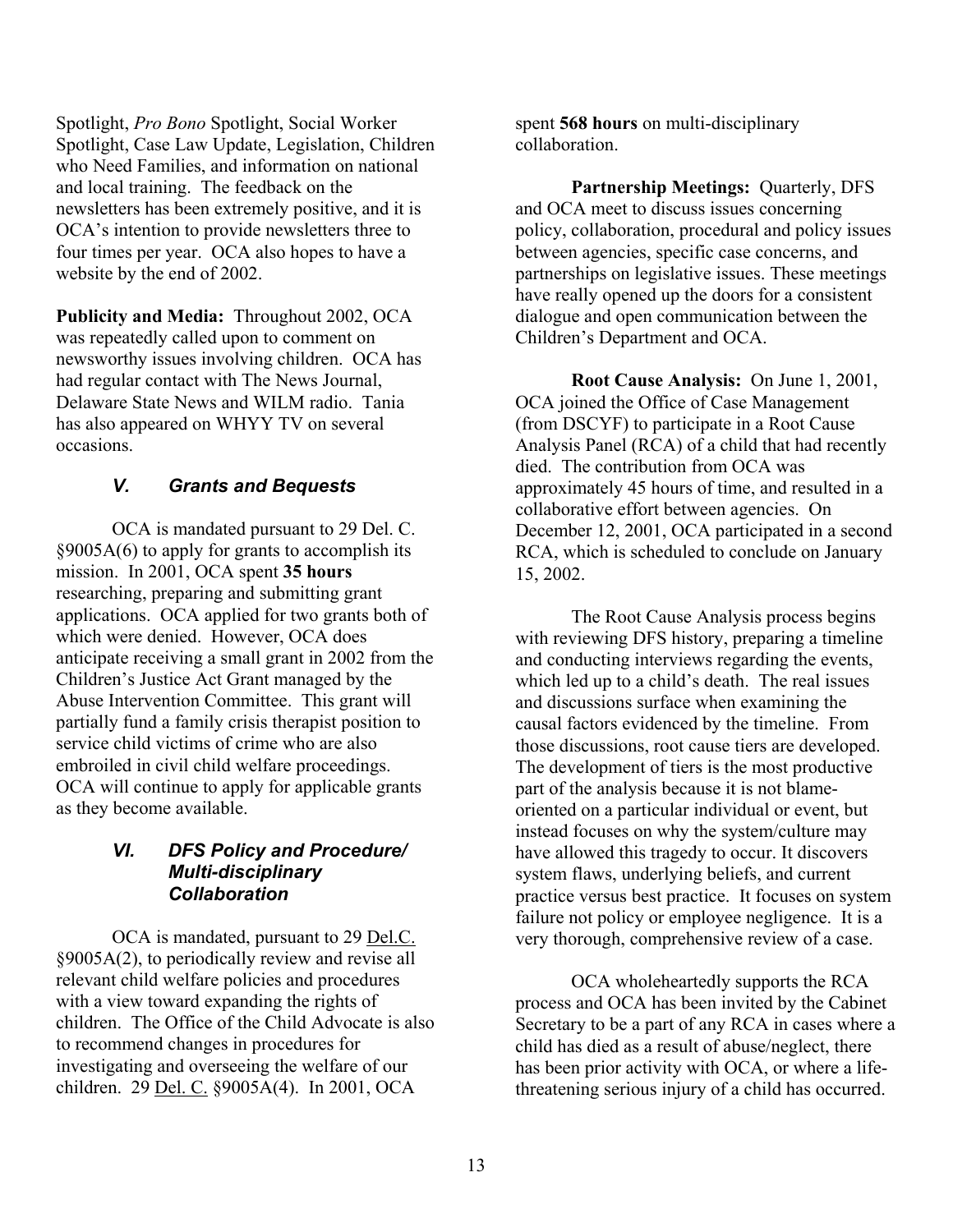The only flaw with the current RCA process is that it does not incorporate the entire child welfare system (the medical community, attorney general's office, family court, police agencies, etc.) and therefore is limited in scope.

**Federal Reviews:** On January 25, 2000, the U.S. Department of Health and Human Services published a final rule in the *Federal Register* to establish a new approach to monitoring State child welfare programs. Under the rule, which became effective March 25, 2000, States will be assessed for substantial conformity with certain Federal requirements for child protective, foster care, adoption, family preservation and family support, and independent living services. The Children's Bureau, under the Administration for Children and Families (ACF) within U.S. Department of Health and Human Services, is administering the new review system. The system comprises two review components: (1) child and family services and (2) title IV-E foster care eligibility reviews.

Delaware was the first state to participate in the Federal review. The Division of Family Services asked OCA to participate in this review as an external partner. Delaware's review took place March 12, 2001 through March 16, 2001. Anne Pedrick, the OCA Program Administrator, was paired with an employee of the Children's Bureau. It was a rewarding experience and highlighted some of the strengths that the Division of Family Services has as well as where there could be improvement.

Following Delaware's review, Anne was asked by the Children's Bureau to be a consultant reviewer. Anne participated in the South Dakota Children and Families Review October 22, 2001 through October 26, 2001. OCA was honored to have one of its employees chosen by the Federal government to participate in other State reviews. Anne's experience will strengthen OCA's partnership on the federal level, as well as enrich Delaware through Anne's further education on current, federal standards as well as what is

happening in individual states. Once South Dakota's report is released in 2002, Anne will be able to share the details of that review with our community partners and the Child Protection Accountability Commission.

**Program Improvement Plan:** As a result of the Federal Review in Delaware, OCA volunteered to participate with the Division of Family Services to draft a Program Improvement Plan that would be submitted to the Children's Bureau. OCA participated in several meetings contributing our input, suggestions, and future assistance. OCA is wholly committed to assisting DFS in meeting their goals for Delaware's children.

**History Trainings:** Currently, OCA is developing a state-wide training on the use of history reviews when making safety and permanency decisions, and the multi-generational dysfunction in families that adversely impact children. OCA, in conjunction with the DFS training team, has conducted focus groups in all three counties with social workers and supervisors. The next step will be to include regional administrators and DFS lawyers in the discussion. It is hopeful that by spring of 2002, this training will take place. The training is actually part of the DFS' Program Improvement Plan with the federal government.

# **MISCELLANEOUS ACTIVITIES**

### **OCA WRITES AMICUS BRIEF FOR DELAWARE SUPREME COURT**

The Office of the Child Advocate was honored to participate in a Delaware Supreme Court appeal last fall as *amicus curiae. Amicus curiae* literally means "friend of the court." Often, when faced with a novel issue or an issue likely to have significant precedential value, the Court may ask someone not involved in the case to supply additional information. OCA was asked to submit a brief on the issue of a parent's right to counsel in a termination of parental rights case. We filed our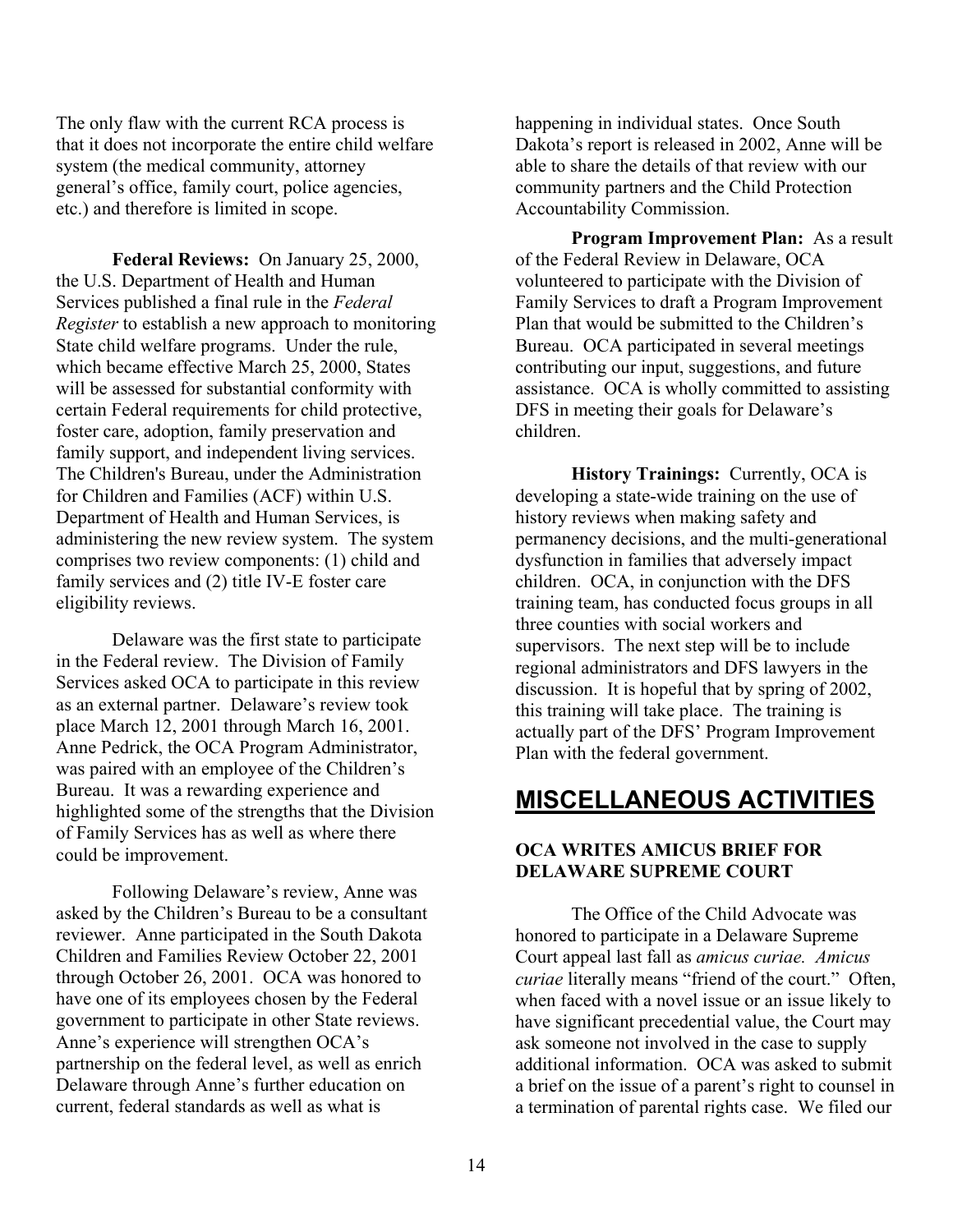brief on September 7, 2001. In it, OCA argued that, under the Delaware Constitution, a parent should have the right to counsel, not only in TPR cases, but at all stages of a child welfare proceeding. We suggested that the Court overturn its prior 1984 ruling that there is no absolute constitutional right to counsel in a TPR proceeding. OCA based this position on recent case law as well as the evolving nature of the federal laws and public policy initiatives driven by the unfortunate  $21<sup>st</sup>$  century realities of child welfare.

OCA was asked to review what other states have done in this area and we were able to review every state and provide the most current state of the law. OCA did argue, however, that in order to assert a right to counsel, the parent must appear and demonstrate that they are unable to afford counsel. In the case before the Court, the parents failed to appear in spite of receiving notice from both the Family Court and the CASA assigned to the case. When the parents did not appear, the Family Court held a hearing and terminated their parental rights. The parents appealed.

On January 29, 2002, the Delaware Supreme Court reversed the Family Court's order terminating parental rights and remanded the case back to Family Court for a new trial. In this case, the children are 6 and 4 years of age, and have been in foster care since August 26, 1999. In its decision, the Delaware Supreme Court agreed that "there have been substantial dynamic statutory and procedural developments since the United States Supreme Court and this Court last addressed the right to counsel in termination of parental rights proceedings."

The Court began by addressing the right to counsel in the dependency and neglect phase of child welfare proceedings. The Court noted that children are afforded legal representation at State expense through the Office of the Child Advocate and DFS is provided legal representation by the

Attorney General's Office leaving only parents without the right to representation by legal counsel. The Court noted that, while not mandated by the United States Constitution, over half of all states have established a right for indigent parents to be represented by counsel either by statute or as a matter of state constitutional law. The Court ultimately refused to rule on the issue of an indigent parent's right to counsel in dependency/neglect proceedings because the issue was not before the Court in that these particular parents had retained private counsel to represent them in the dependency/neglect proceedings.

The Court then went on to address the right to counsel in termination of parental rights proceedings. The Court reiterated the holding of the United States Supreme Court in *Lassiter v. Department of Social Services* which required that counsel should be appointed to parents on a caseby-case approach, weighing several factors including the private interests at stake, the government's interest and the risk that the procedures used will lead to an erroneous decision. Delaware has utilized this approach since that decision was rendered in 1981. Today, Delaware remains one of only five states employing this method. Although OCA argued that the changes in the law since *Lassiter* favor a holding that the Delaware Constitution requires appointment of counsel in all cases, the Court again refused to rule on that issue holding it was not squarely before the Court.

Finally, the Court addressed procedural issues in the case, which ultimately caused the Court to reverse the Family Court decision and remand for further proceedings. The Court concluded that the notice to parents of the termination of parental rights proceedings is deficient because it does not alert them to their *potential* right to counsel, which is contrary to the due process requirements of the Delaware Constitution and the United States Constitution under *Lassiter.* (The notice does indicate that if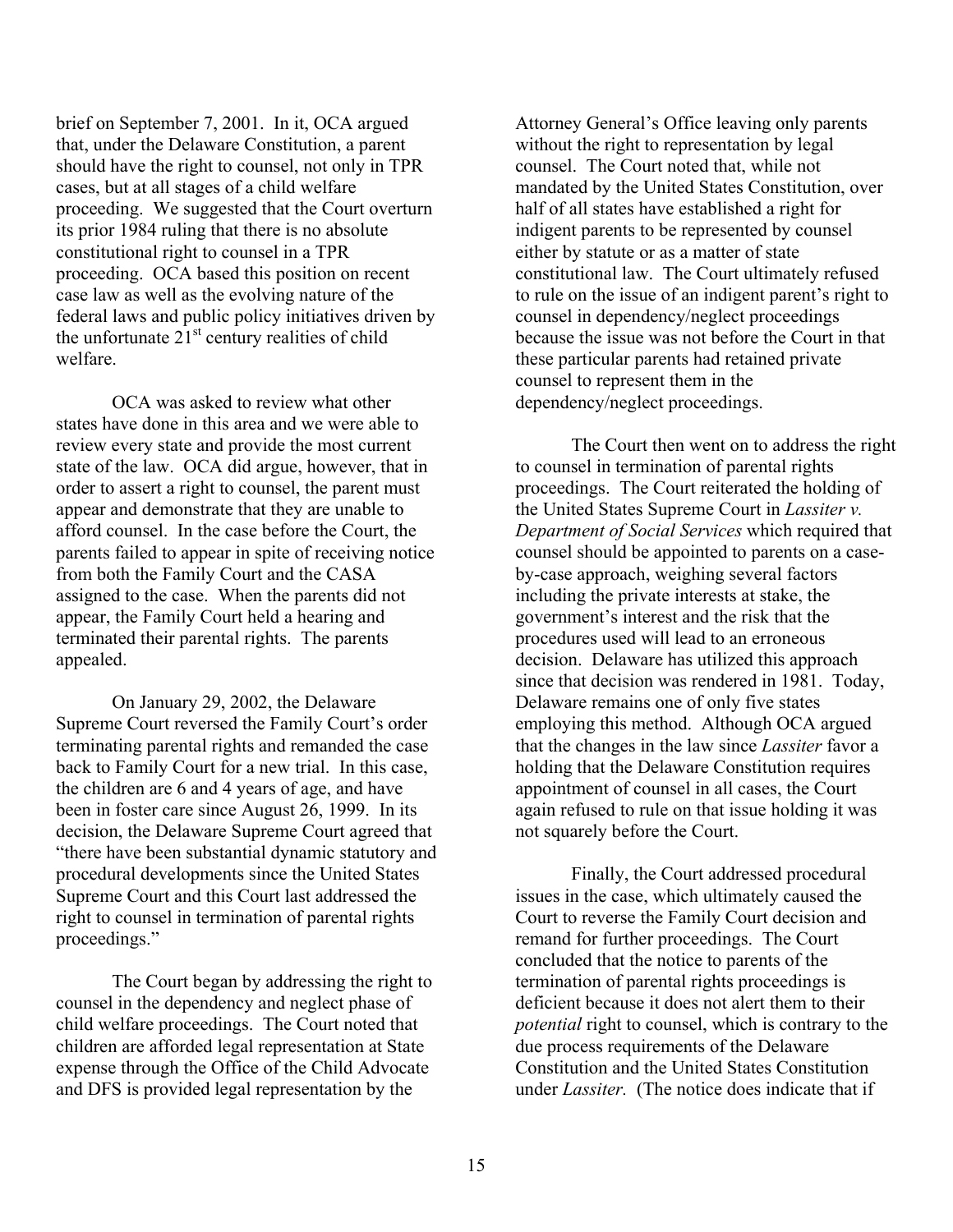they fail to appear, a default judgment may be entered in their absence.) The Court held that the notice to parents must contain language advising them of their right to counsel and must also contain information on how to effectively and timely assert their right to counsel. Since the parents in this case were not apprised of their potential right to counsel in the notice, their due process rights were violated. The Court therefore instructed the Family Court to hold both a *Lassiter* hearing and a termination hearing on a priority, expedited basis.

### **Our View:**

OCA was disappointed that the Supreme Court refused to rule on the constitutional questions pertaining to the right to representation at the dependency/neglect phase and whether Delaware's Constitution should afford the right to counsel at the TPR phase. However, OCA's job was to assist the Court and it is obvious from the Court's decision that our brief was helpful. Although it is unfortunate that this case must go back for more proceedings and then, depending on the outcome, possible further proceedings before the Supreme Court, this holding may actually speed up the TPR process. In the future, parents will be advised that they may have a right to counsel, and the onus will be on them to take an affirmative step to secure that right. OCA believes that if parents wish to fight for their children, they should be responsible enough to appear to defend the case. We hope that, in the future, if a parent fails to exercise his or her potential right to counsel in advance of the hearing, the hearing will proceed as scheduled and be affirmed on appeal.

# **INDEPENDENT LIVING ADVISORY BOARD**

OCA's Deputy Child Advocate in New Castle County, M.C. Landis, was named Chair of the Independent Living Advisory Board in 2001.

When M.C. started with the Board in early 2001, it lacked focus and direction, but had several energetic and enthusiastic members. Now the Board has nearly 20 members, a Charter and mission statement, subcommittees and a purpose. The Board's mission is to assess and advocate for resources to ensure the most advantageous implementation of Delaware's Independent Living Plan under the Chaffee grant on behalf of youth making the transition from foster care to independence. Delaware receives \$500,000 per year from the federal government under the John H. Chaffee Foster Care Independence Program. The Board was created as a requirement of that program which mandates community input.

As part of its advisory capacity, the Board recommended against legislation that would have provided tuition waivers to foster care recipients who go on to college. It was determined that this need is already being met by the Ivy Davis scholarships administered by the Child Placement Review Board. The Board felt that legislative energies could be better spent elsewhere. The Board is currently exploring whether Delaware needs changes to its Medicaid system to implement an option under the Chaffee legislation that permits states to extend Medicaid to youth who have exited foster care. M.C. has consulted with national experts on this issue and it remains a focus in 2002. In addition, the Board has consulted with other experts in the field of independent living to assist it with determining priorities. The Board's broad based and energetic membership has laid the groundwork for effective advocacy on behalf of Delaware's youth in 2002.

# **CONCLUSION**

We thank all of those who have supported us as we embarked on this journey. We believe we have made you proud, and look forward to continued success in 2002 as we continue to make Delaware's children our number one priority.